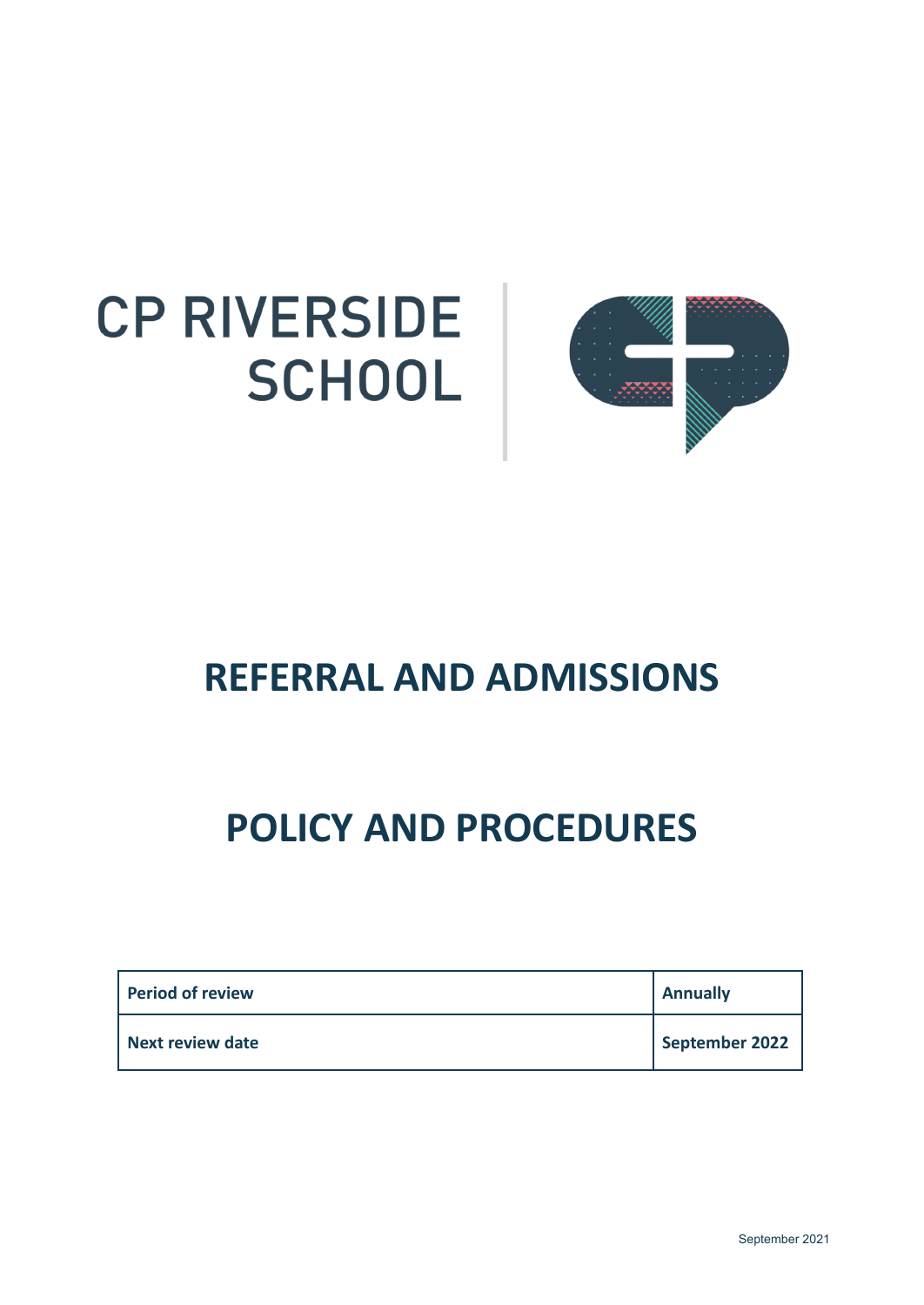## **RATIONALE**

Our school provides opportunities for up to 51 students in years 8-11 who, for a variety of reasons, no longer receive a mainstream education to achieve and develop alongside peers in an aspirational and supportive school environment. Our school has several similarities to a mainstream school, such as the structure of the school day and 50-minute teacher-led lessons. Still, there are also many differences, such as our restorative and relational approach to improving behaviour and the frequency of mentoring and coaching opportunities to ensure that all students receive the individual and personalised support that they need.

We provide a high-quality education for students who wish to be part of a small-school community and value a knowledge-rich education experience. Our curriculum allows students to study a curriculum of solely GCSE subjects or a combination of GCSE and vocational subjects, in line with the typical offer of mainstream schools. We believe that it is essential that our students achieve recognised qualifications and compete with mainstream peers for post-16 places, and move one step closer to achieving their career ambition.

# **STUDENTS WE SUPPORT**

CP Riverside School will consider referrals for students:

- $\rightarrow$  who have accessed a range of preventative interventions in mainstream school without significant impact; students who are currently without a school place and would benefit from being part of a small school;
- → who would benefit from a personalised education and small class sizes to stabilise behaviour and aid progress and achievement;
- ➔ who have a clear need for a different learning model and opportunities as offered at CP Riverside.

## **NUMBER OF PLACES**

The capacity of the school is 51 places in 2021/22.

#### **REFERRAL TYPES**

Key Stage 3 Referrals:

- ➔ A **full-time** year 8/9 placement through to year 11;
- ➔ A **full-time** year 8/9 placement with a view to a return to school for Key Stage 4;

Key Stage 4 Referrals:

- ➔ A **part-time** Key Stage 4 placement until the end of Year 11 (offered in exceptional circumstances)
- ➔ A **full-time** Key Stage 4 placement until the end of Year 11.

#### **REGISTRATION ARRANGEMENTS**

Students who are on the roll of another school and attend as per our **referral types** will be dual registered at their current mainstream school and CP Riverside. Where students are not on the roll of another school, they will be registered at CP Riverside. CP Riverside School is opposed to taking students on single-roll where the referral has been made by a mainstream school or by a mainstream school in collaboration with a local authority.

Commissioners will be required to sign a Service Level Agreement for each student outlining respective responsibilities and fees.

#### **REFERRAL PROCESS**

The referral process will involve four stages.

# **Stage 1: Making a Referral**

Commissioners in the first instance will be required to complete a referral form. This form is downloadable from CP Riverside School's website (www.cpriverside.co.uk), or the form can be sent to commissioners following a verbal or written request to the school's Referral Team.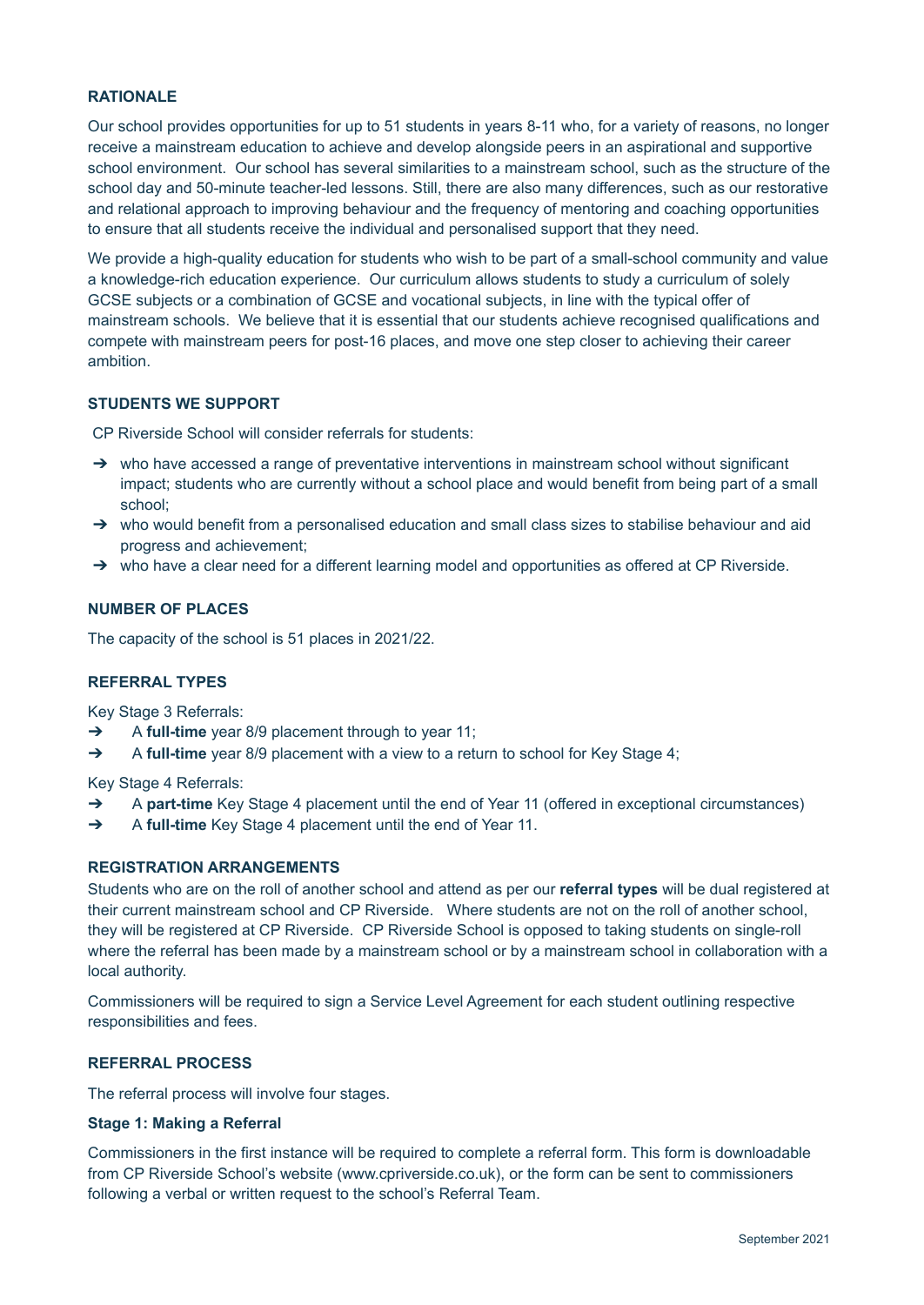Essential information including, but not limited to KS3/4 progress, current attainment, SEND, attendance and behaviour history will be requested as part of completion to ascertain whether or not CP Riverside is considered a suitable placement for each new referral. Commissioners should also attach additional evidence such as risk assessments, EHCP documentation and multi-agency involvement to support a placement decision.

On receiving a completed referral form, a member of the Referral Team will confirm receipt within 24 hours and make every attempt to schedule an initial visit within five school days.

## **Stage 2: Initial Visit**

This visit will consist of a tour of the school, a conversation about our curriculum structure and approach to education and a discussion to identify reasons why alternative education is being sought. Should all parties believe CP Riverside can meet the needs of the student and the student demonstrates an evident willingness to engage, the Referral Team will convene a meeting within 24 hours and inform the commissioner of their decision after that.

If it is decided to proceed with the referral, CP Riverside School will offer two induction dates within 7 days after the initial visit. This time is essential to ensure that all staff and students are aware of new starters joining the school and identifying intervention strategies designed to support success.

We expect any external support from which the student benefits will continue as part of their ongoing education, progress and development.

#### **Stage 3: Induction Days**

A series of induction activities and baseline assessments will take place before the start date, to ascertain current working levels, enabling us to provide a suitably challenging education and monitor students' academic and personal progress more effectively. Where students are due to start in September, the induction stage will take place in July at CP Riverside with the student's assigned Student Engagement Lead and other new students, whereas Mid-year referrals are likely to be inducted individually or as part of a smaller group of students starting at a similar time.

#### **Stage 4: Induction Period**

All students will be subject to a 6-week induction period. At the end of this induction period, an approval review meeting will be held between CP Riverside School, the commissioning school, the student, and the parent/carer. This meeting will consider the student's engagement in school, academic progress, personal development, behaviour and attendance. Should a student's attendance fall below 80% during this probationary period, this may result in their placement being withdrawn.

Where a referral is made mid-term, the 6-week probationary period will commence from the assigned starting date. For students referred to CP Riverside mid-term, discussions will be held as to the possibility of a phased entry to help the student integrate into an established student body.

The views and wishes of young people and their families/carers are an integral part of our referral process.

#### **The length of the referral process**

Once the commissioning school or local authority has appropriately identified students, a minimum 1-week transition will take place with the aim of not exceeding 2 weeks. The length of this process will be measured from receipt of the completed referral form.

### **UNSUCCESSFUL REFERRALS**

#### **Termination of placement**

Should a student's place at CP Riverside be deemed as no longer tenable, a Termination of Placement Notice (TPN) will be issued to the commissioner. A student's place at CP Riverside School will be deemed as no longer tenable if one or more of the following criteria are met: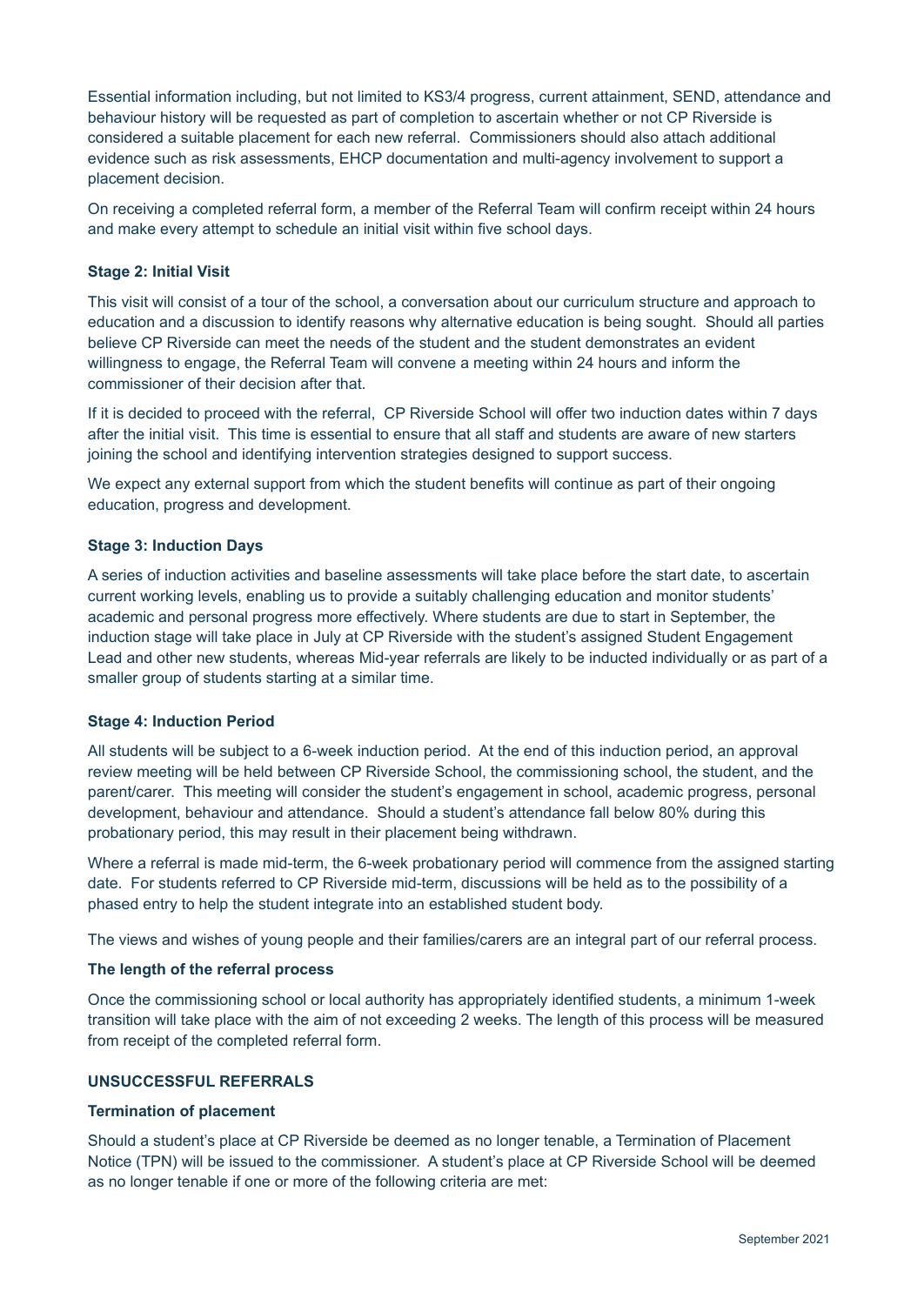- $\rightarrow$  Incidents of a violent nature
- $\rightarrow$  Incidents involving drugs or weapons
- → A persistent refusal to engage with support or intervention offered
- $\rightarrow$  An attendance percentage of 80% or less where school avoidance is not listed as one of the main reasons for referral
- $\rightarrow$  Communication between the commissioner and CP Riverside School is no longer effective

This TPN will inform the commissioner that the student will receive a 5-day fixed-term exclusion and that the commissioner will be responsible for the student's education thereafter. CP Riverside School will supply work for the student to complete during the exclusion period.

Should a gradual decline in a students behaviour, attendance or progress become evident, information will be communicated to commissioners promptly to allow for considered alternative arrangements to be made. CP Riverside will ensure that the commissioning school receives all necessary academic and personal development information to aid a smooth transition.

### **Oversubscription Criteria**

Should a situation arise whereby there are more referrals than places available; CP Riverside will apply the following criteria to determine who is admitted:

- → whether the student is on the roll of one of our current commissioning schools
- $\rightarrow$  the date of the referral, with those received earliest being given priority
- $\rightarrow$  whether the student being referred is in the care of a local authority
- ➔ young people living closest to CP Riverside

Distance will be measured in a straight line from the student's front door to the front gates of CP Riverside. If two young people live exactly the same distance away, places will be allocated by random allocation (i.e. the drawing of lots).

Where we are unable to offer places, we will place any young people refused admission on a waiting list on request. CP Riverside will maintain this list until the end of the school year, and it will be open to any commissioner to ask for a young person's name to be placed on the waiting list.

CP Riverside School's Principal will determine a student's position on the waiting list by following the admission criteria set out above. Where places become available, they will be allocated to young people on the waiting list following the oversubscription criteria.

#### **Appeals against any refusal to accept a referral**

As all types of referrals involve case-by-case scrutiny, consultation and discretion from CP Riverside's Principal, the offer (or not) of a place will be through mutual agreement during the referrals process.

However, in exceptional circumstances where an agreement cannot be reached, the commissioner must write to the Principal outlining the reasons supporting the referral and any supporting documentation. The Principal will consider this and reply within five working days, stating CP Riverside's position.

### **Complaints**

Any objections to this policy or its application should be raised with the school through its normal complaints process. If the complainant is not satisfied with the resolution, they are able to complain to the Education Funding Agency (EFA) at Academy.QUESTIONS@education.gsi.gov.uk.

#### **EQUAL OPPORTUNITIES**

CP Riverside prides itself on being an equal opportunity and non-discriminatory school. Each admission will be considered on a case-by-case basis to ensure that the young people that are offered places will benefit from the educational provision we offer. CP Riverside is fully committed to policies of non-discrimination as defined in legislation.